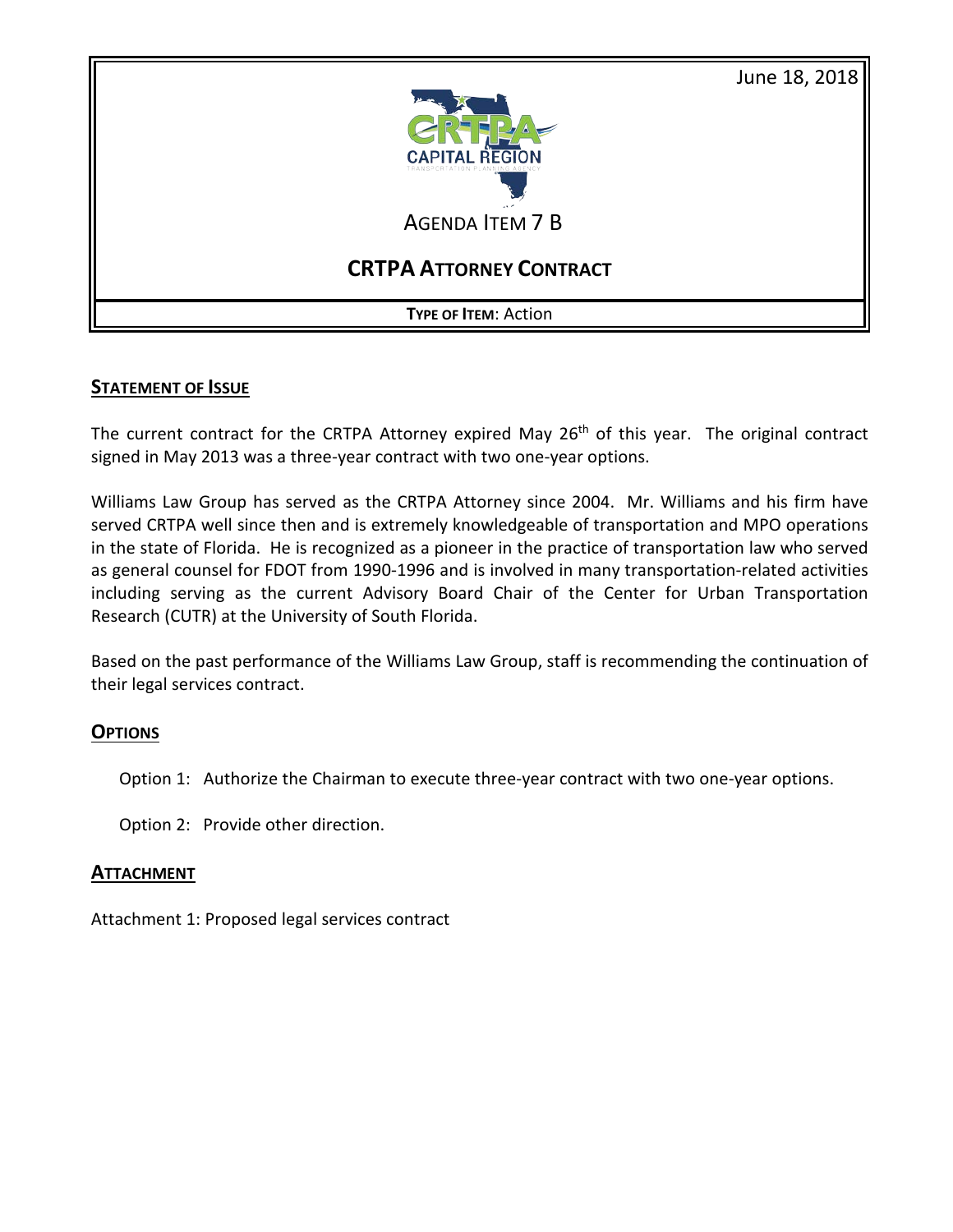## **ATTACHMENT 1**

#### PROFESSIONAL SERVICES AGREEMENT

THIS AGREEMENT for Professional Legal Services is entered into this \_\_\_\_\_\_\_ day of \_\_\_\_\_\_\_\_\_\_\_\_\_\_\_\_\_\_\_ 2018, by and between the Capital Region Transportation Planning Agency, (hereinafter referred to as "the CRTPA") and the law firm of Williams Law Group, P.A.

(Hereinafter referred to as "Law Firm").

**WHEREAS,** the CRTPA is a metropolitan planning organization designated pursuant to Section 339.175, Florida Statutes; and

**WHEREAS,** the CRTPA wishes to obtain the services of the Law Firm for the purpose of assisting the CRTPA in legal matters as referenced below in the Scope of Services; and

**WHEREAS,** the Law Firm wishes to render the legal services as required by the CRTPA as set forth in the Scope of Services;

**NOW, THEREFORE,** for valuable consideration and the mutual promises between the parties hereto, it is agreed as follows:

- **1. Scope of Services.** The Law Firm shall perform the following services:
- (a) Routine CRTPA Meetings, Telephonic Consultation and Advice. The Primary or

Secondary attorneys, as set forth in Section (5) below, will provide routine telephonic legal consultation with CRTPA Board members, the CRTPA's Executive Director (hereinafter referred to as "the Director") and the CRTPA Staff. The Primary Attorney will attend all CRTPA Board meetings, including the Board's semi-annual retreat, and pre-briefings as requested by the CRTPA Board Chairman or the Director, except when unforeseen situations arise outside the control of the Primary Attorney, in which case the Secondary Attorney may attend. Formal presentations at CRTPA Board meetings will be by either the Primary Attorney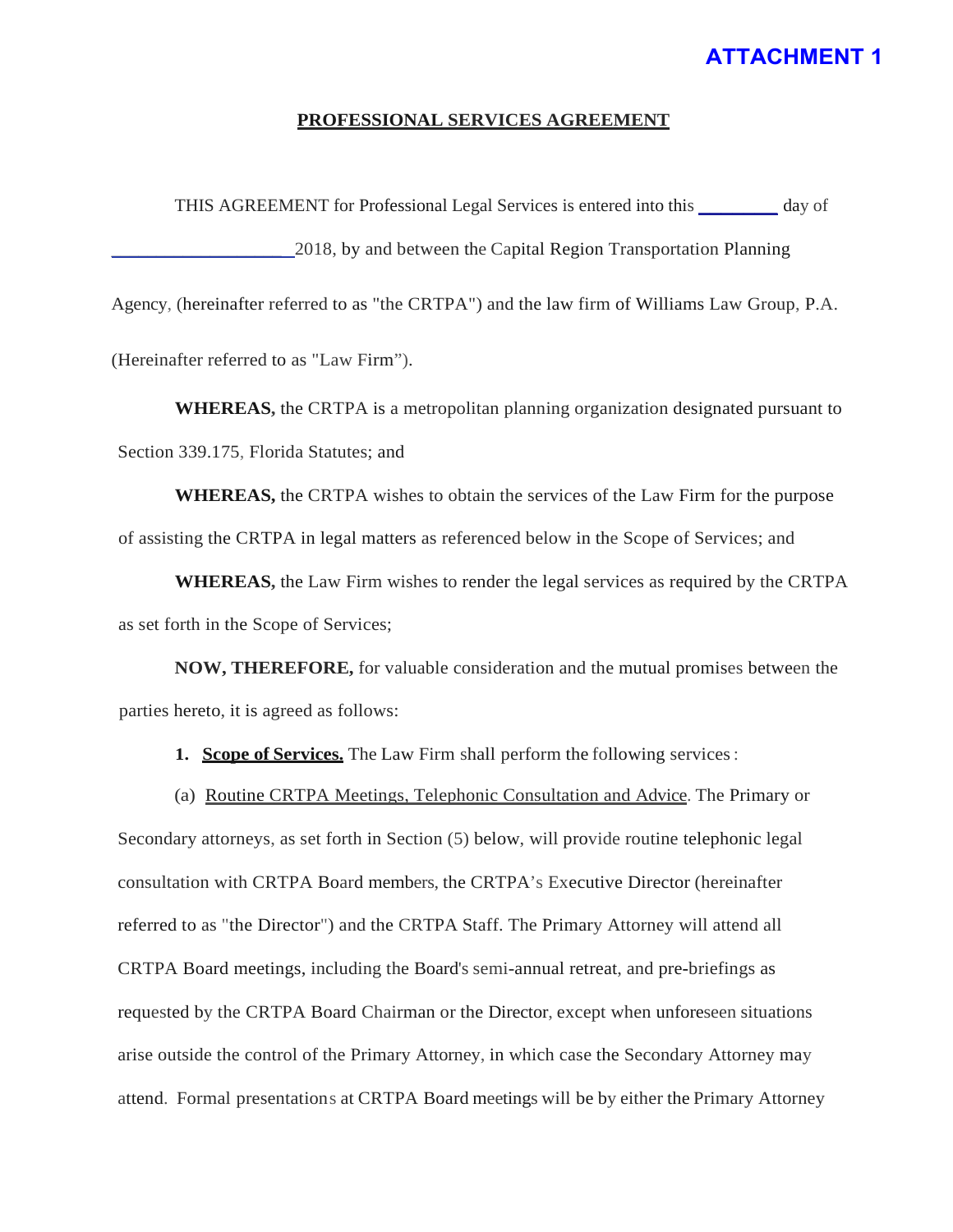or the Secondary Attorney, at the discretion of the Primary Attorney, unlessthe Director requests otherwise. The Primary or Secondary Attorneys will provide advice on routine CRTPAissues.

(b) Follow up Activities. The Law Firm will perform follow up activities, as a result of matters addressed or considered during CRTPA meetings or the pre-briefing, at the request of the •· Director or the Board Chairman. Either the Primary Attorney, Secondary Attorneys, or other attorneys within the Law Firm may perform these follow up activities, unless the Director requests otherwise.

(c) Preparation of Presentations to CRTPA Board. The Law Firm will prepare presentations to the CRTPA Board at CRTPA meetings at the request of the Director or the Board Chairman. The Primary Attorney, Secondary Attorneys, or other attorneys within the Law Firm may prepare these presentations, at the discretion of the Primary Attorney, unless the Director requests otherwise.

(d) Legal Opinions. The Law Firm will provide legal opinions at the request of the Director, the Chairman or the Board. Legal opinions will be provided in a summarized written formatsuitable for presentation to the CRTPA and/or for incorporating into the CRTPA Agenda or policy items. The Primary Attorney, Secondary Attorneys, or other attorneys within the Law Firm may perforn1 research and writing, at the discretion of the Primary Attorney, unless the Director requests otherwise; however, presentations at CRTPA meetings will be in accordance with (c), above. The Law Firm will provide an opinion letter in response to the annual auditor's request for a description of all material pending and threatened litigation, claims and assessments against, CRTPA and related matters. As the Law Firm's practice areas do not include Statement of Financial Accounting Standards No. 5, no opinion will be provided by the Law Firm in relation to the disclosure requirements of Statement of Financial Accounting Standards No. 5.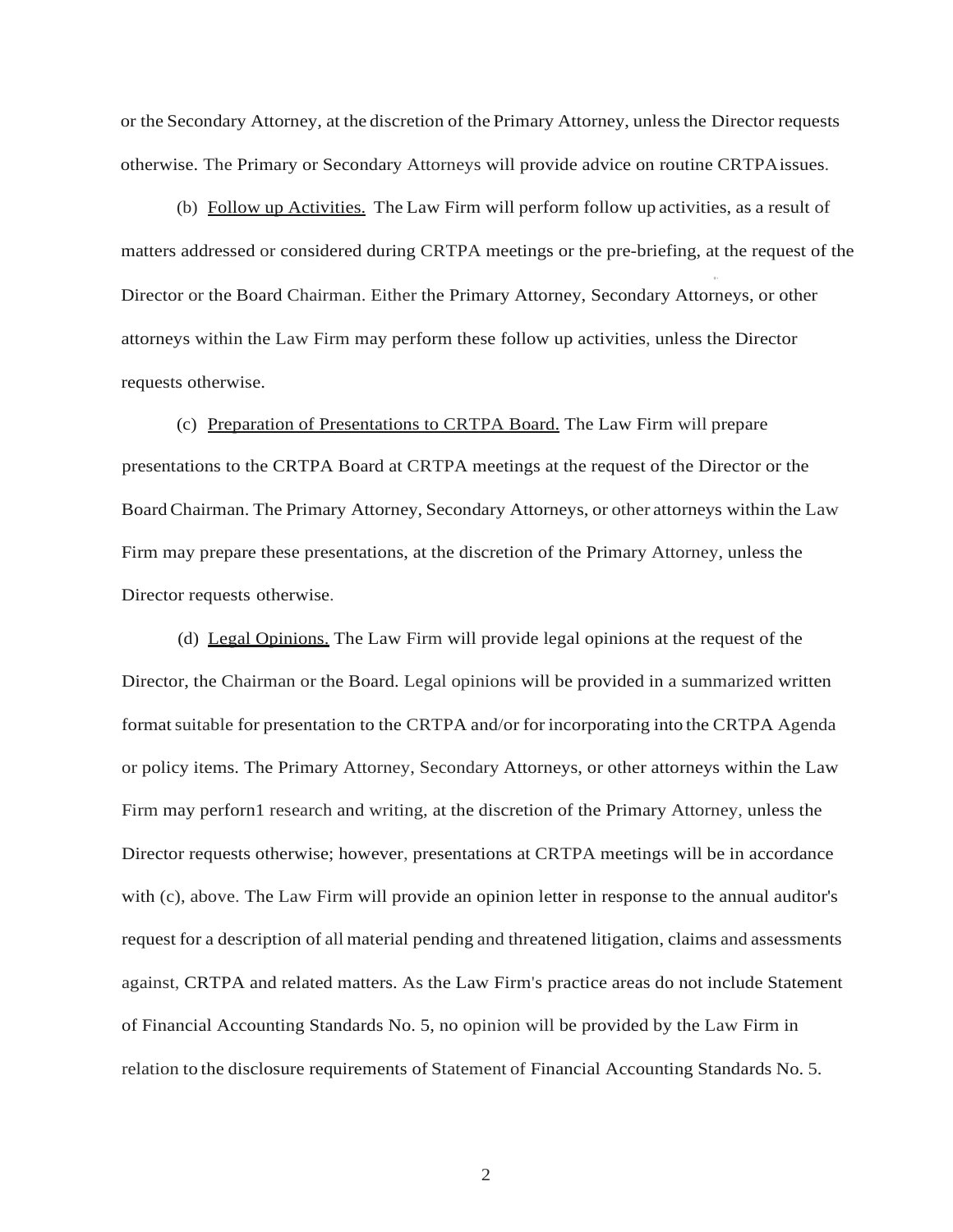(e) CRTPA Policy Development, etc. The Law Firm will participate in the development and revisions of CRTPA policy, procedures, bylaws and governing documents, at the request of the Director. The Primary Attorney, Secondary Attorneys or other attorneys within the Law Firm may attend meetings and perform research, writing, and related work, at the discretion of the Primary Attorney, unlessthe Director requests otherwise; however, presentations at CRTPA meetings will be in accordance with (c), above.

(t) Litigation. The Law Firm will provide litigation support to the CRTPA, at the request and authorization of the Board Chairman or the Director. Either the Primary Attorney or the Secondary Attorney may provide these services, at the discretion of the Primary Attorney; however, additional attorneys within the Law Firm may also be involved in delivering these services.

(g) CRTPA Contracts. The Law Firm will participate in the preparation of contracts, contract negotiations, settlements, changes and the initial evaluation of protests at the request of the Director in conjunction with the City or County procurement offices, as needed. The Primary Attorney, Secondary Attorneys or other attorneys within the Law Firm may attend meetings, perform evaluations and research and writing, at the discretion of the Primary Attorney, unless the Director requests otherwise; however, presentations at CRTPA meetings will be in accordance with  $(c)$ , above.

(h) Other Services. The Law Firm shall render such other legal professional services as may on occasion be specifically requested by the CRTPA and duly authorized in writing by the Director or the Board Chairman. The Director or his designee shall be the coordinator for all CRTPA requests for legal services from the Law Firm and shall be responsible for ensuring the Law Firm provides the requested legal services in a timely and satisfactory manner. The Primary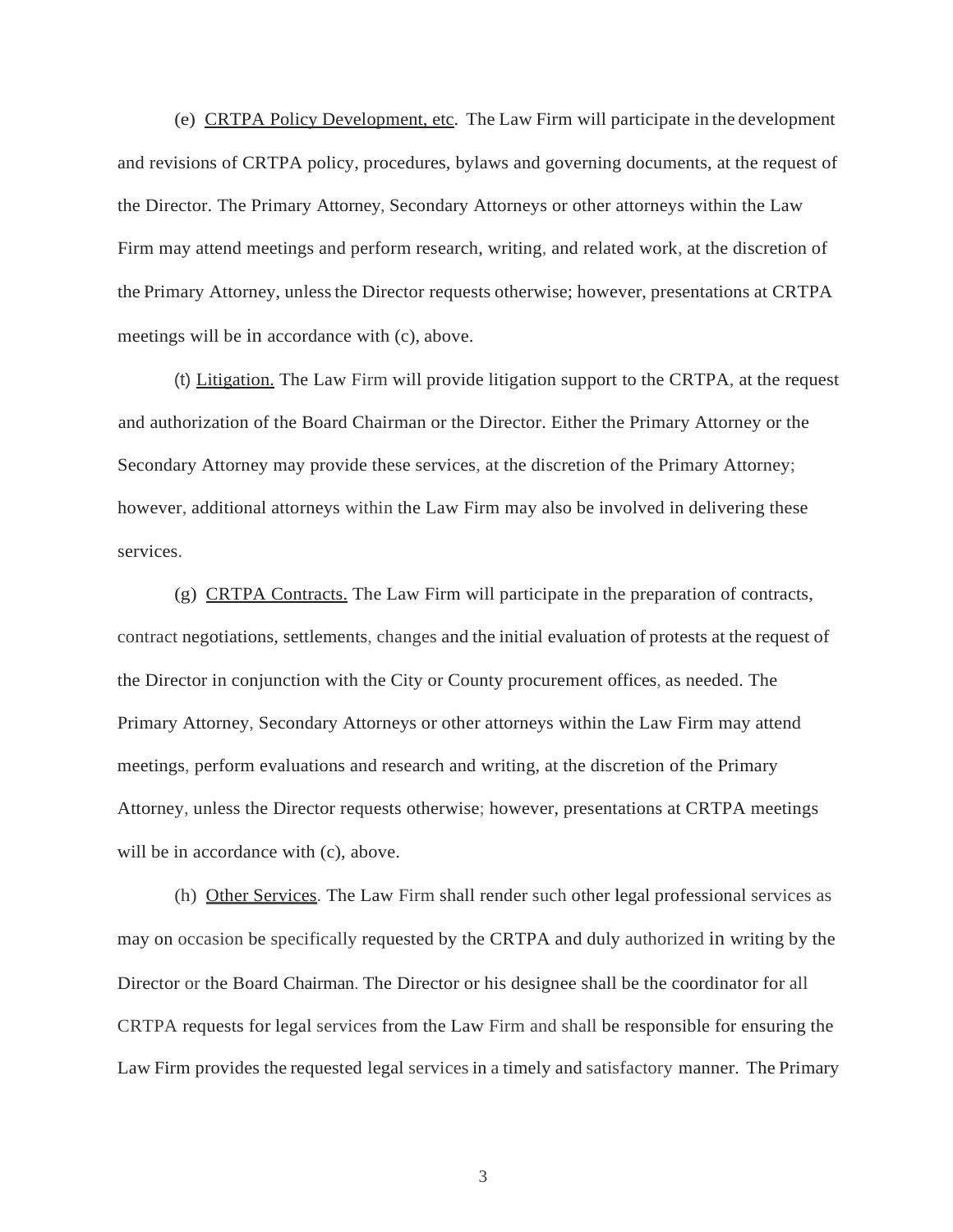Attorney, Secondary Attorneys or other attorneys within the Law Firm may perform these services, at the discretion of the Primary Attorney, unless the Director requests otherwise; however, presentations at CRTPA meetings will be in accordance with (c), above.

#### **2. Compensation.**

(a) The Law Firm shall be compensated for professional fees in the amount of \$11,760.00 per year (billed at \$980.00 per month) for services rendered to the CRTPA as listed in paragraphs l (a) and (b) above, with a budgeted allocation of 4 hours per month for such services. The Law Firm will perform such services in excess of the monthly allocation of 4 hours upon conferring with and receiving written approval from the Executive Director to do so, and be compensated therefore at the hourly rate in paragraph 2(b) below. Should the Law Firm propose that additional compensation should be provided for such work, it will present its proposal and justification to the Executive Director, who will have discretion to approve or disapprove such additional compensation based on CRTPA Board direction as provided for herein. All approvals for additional compensation will be made in writing.

(b) The Law Firm shall be compensated at the billing rate of \$275.00 per hour for services rendered to the CRTPA as listed in paragraphs  $l(c)$ -(h) above, and for all authorized services rendered aslisted in paragraphs 1(a) and (b) above, that exceed the budgeted allocation of 4 hours in any onemonth.

(c) The Law Firm shall be compensated for all out of pocket expenses and other charges incurred in providing services under this Agreement.

(d) On or before the 15th day of each consecutive month during the term of this agreement, the Law Firm shall prepare and submit an invoice forsuch fees, costs, and expenses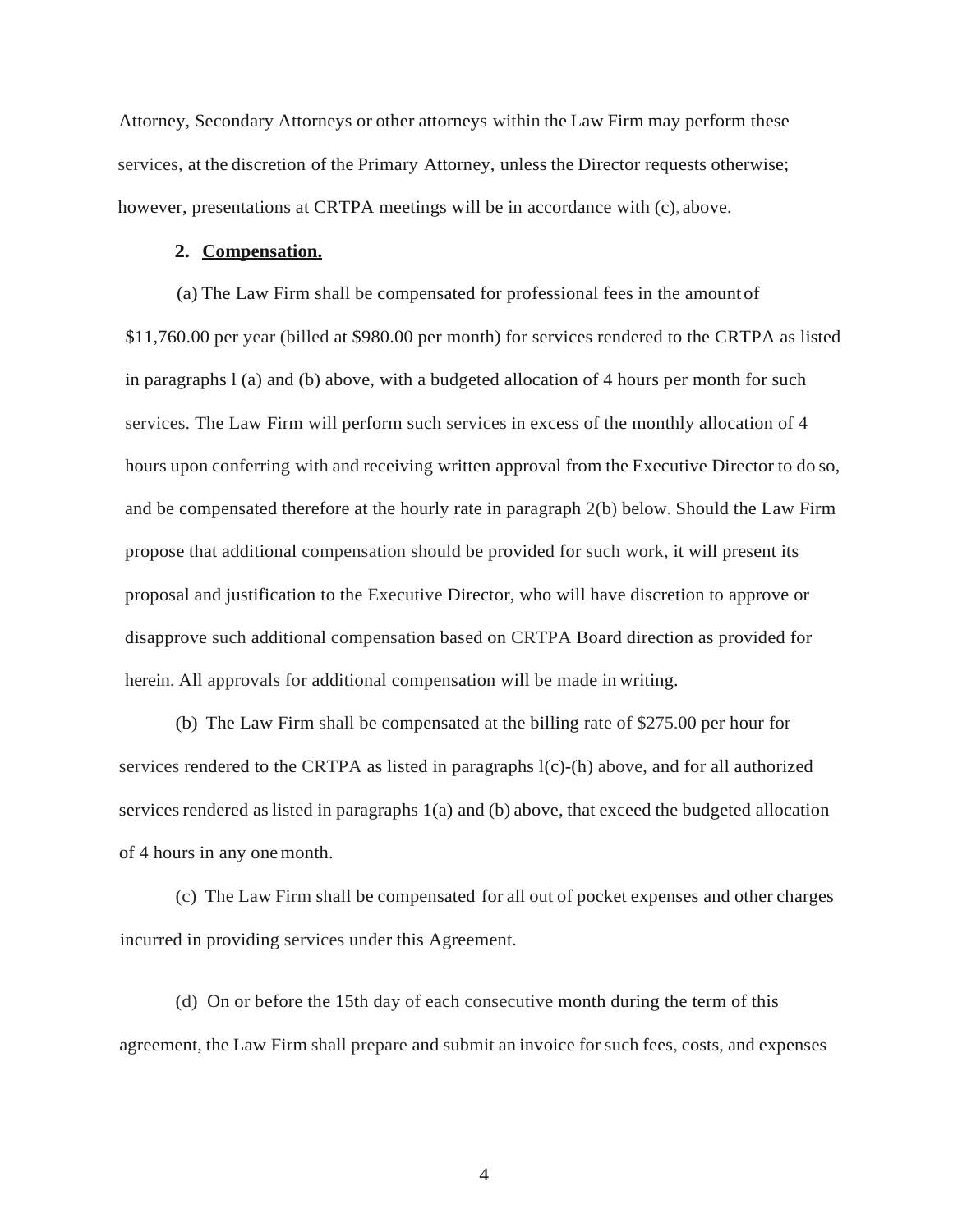incurred in providing services doing the preceding month. Invoices will include the name of the attorney performing the work, a description of the work performed, date of authorization, hours expended during the billing period, cumulative hours on the specific task, the amount currently billed, and any prior due balances. Invoices shall be submitted by mail to the CRTPA's Executive Director, at 300 South Adams Street, Box A-19, Tallahassee, Florida 32301. Invoices shall also provide detail as to specific and cumulative time expended, disbursements made, payments made to any certified DBE firms and other expenses incurred as may be required by the Director. Semi-annually, the Law Firm shall provide written documentation,which identifies the progress made toward the CRTPA's DBE goal of 8.5% participation.

**3. Maintenance of Professional Standards and Malpractice Insurance.** The Law Firm shall maintain familiarity with the Code of Professional Responsibility of the Florida Bar and the American Bar Association and shall ensure that its representation shall be in compliance with the standards of conduct set by those rules. In the event of any questions concerning any potential conflict of interest between the CRTPA and any other client represented by the Law Firm, the same shall be disclosed to the Director immediately upon the issue being raised. The Director will develop a recommendation as to the conflict to present to the CRTPA Board for its consideration.

**4. Insurance.** The Law Firm shall obtain and maintain malpractice insurance andshall provide documentation of same.

**5. Primary and Secondary Attorneys Professional Services Responsibility.** The legal services under this Agreement shall be provided by Thornton Williams, Esquire, as Primary Attorney, and Stacey McMillian, Esquire, as Secondary Attorney under this Agreement, and other attorneys within the Law Firm, as described in paragraph 1, above.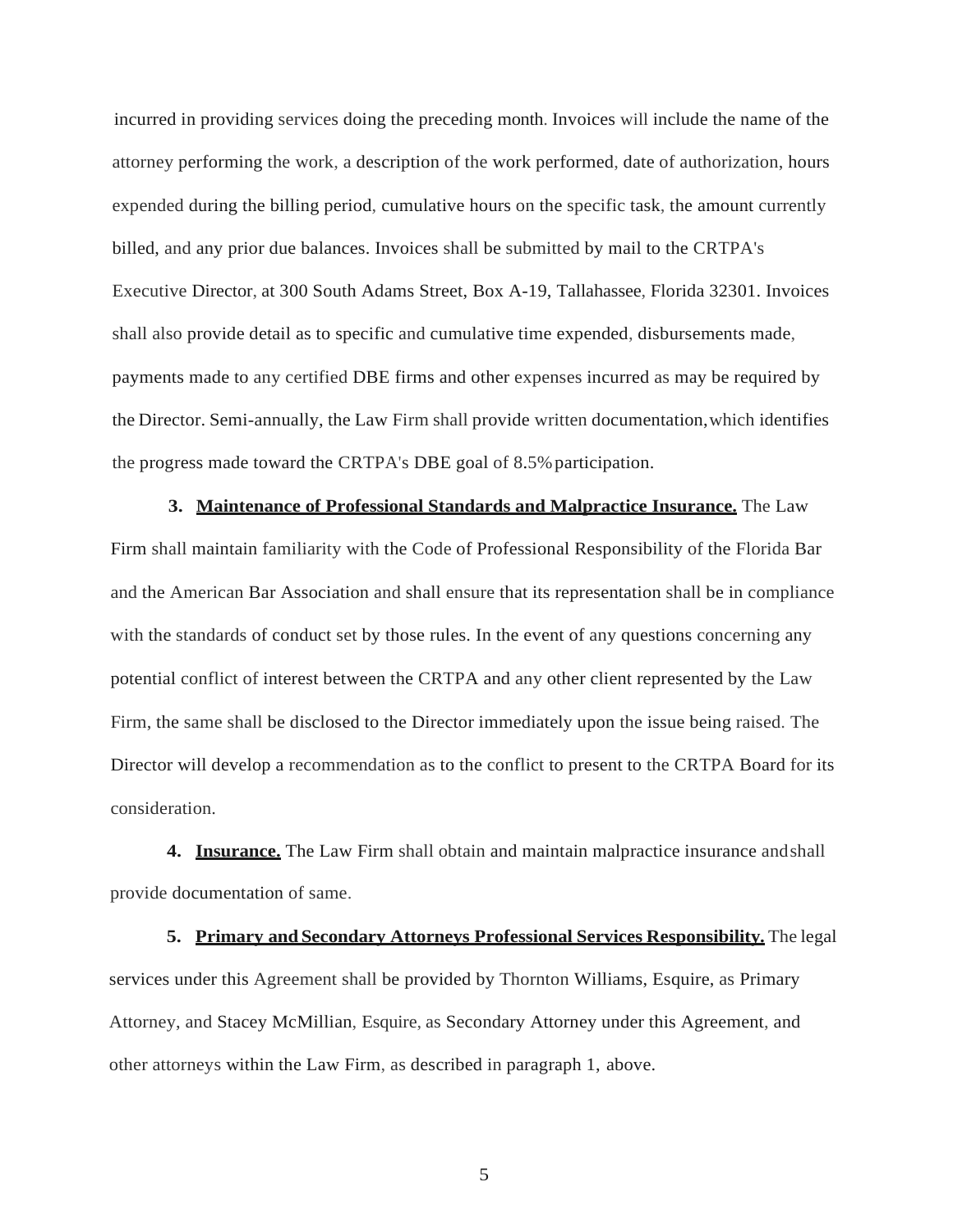**6. Term of Agreement.** This Agreement is for an term of three (3) years from the date first above stated, but may be amended from time to time, in writing, by mutual agreement of the parties. This Agreement may be unilaterally terminated for convenience by either party upon the providing of 30 days written notice to the other party. The three years under this Agreement shall be for a two year term with a one year option to extend and further provided that funding approval by the CRTPA Board is obtained prior to renewal.

**7. Assignment.** This Contract shall not be assigned or sublet as a whole or in part without the written consent of the CRTPA norshall the contractor assign any monies due or to become due to him hereunder without the previous written consent of the CRTPA.

**8. Indemnification.** The Law Firm agrees to indemnify and hold harmless the CRTPA from all claims, damages, liabilities, or suits of any nature whatsoever arising out of, because of, or due to the breach of this agreement by the Law Firm, its delegates, agents or employees, or due to any act or occurrence of omission or commission of the Law Firm, including but not limited to costs and a reasonable attorney's fee.

#### **9. Audits, Records and Records Retention.** The Law Firm agrees:

(a) To establish and maintain books, records, and documents (including electronic storage media) in accordance with generally accepted accounting procedures and practices, which sufficiently and properly reflect all revenues and expenditures of funds provided by the CRTPA under this contract.

(b) To retain all client records, financial records, supporting documents, statistical records, and any other documents (including electronic storage media) pertinent to this contract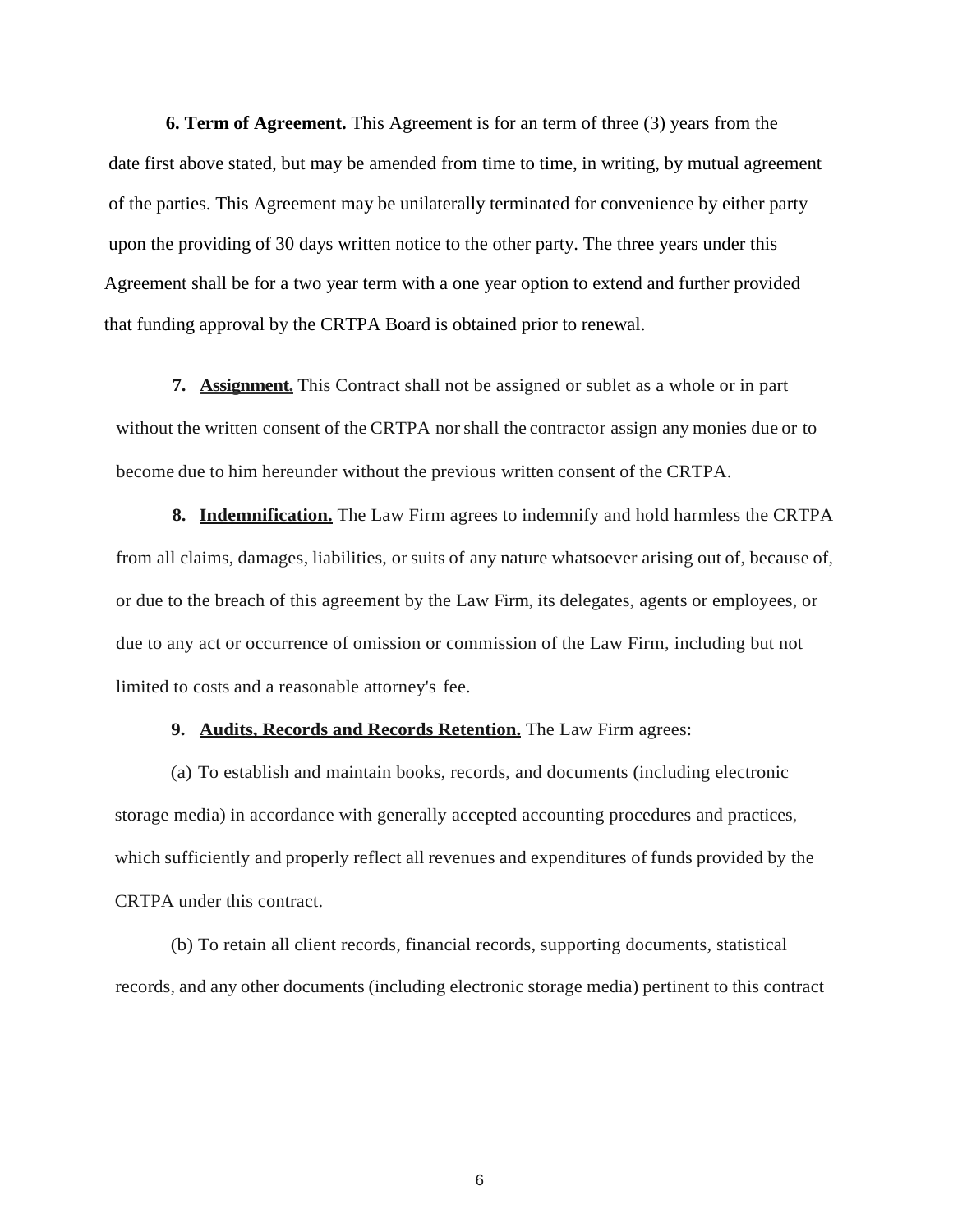for a period of three (3) years after termination of the contract, or if an audit has been initiated and audit findings have not been resolved at the end of three (3) years, the records shall be retained until resolution of the audit findings or any litigation which may be based on the terms of this contract.

(c) Upon completion or termination of the contract and at the request of the CRTPA, the Law Firm will cooperate with the CRTPA to facilitate the duplication and transfer of any said records or documents during the required retention period as specified in paragraph 1 above.

(d) To assure that these records shall be subject at all reasonable times to inspection, review, or audit by Federal, state, or other personnel duly authorized by theCRTPA.

(e) Persons duly authorized by the CRTPA and Federal auditors, pursuant to 45 CFR, Part 92.36(1)(10), shall have full access to and the right to examine any of provider's contract and related records and documents, regardless of the form in which kept, at all reasonable times for as long as records areretained.

(f) To include these aforementioned audit and record keeping requirements in all approved subcontracts and assignments.

 $\overline{\phantom{a}}$  , and the contribution of the contribution of the contribution of the contribution of the contribution of the contribution of the contribution of the contribution of the contribution of the contribution of the

AGREED TO the date first above stated,

**CAPITAL REGION TRANSPORTATION PLANNING AGENCY**

By: Thornton Williams 800 N. Calhoun Street, Suite 1B Tallahassee, Florida 32303 (850) 224 -3999